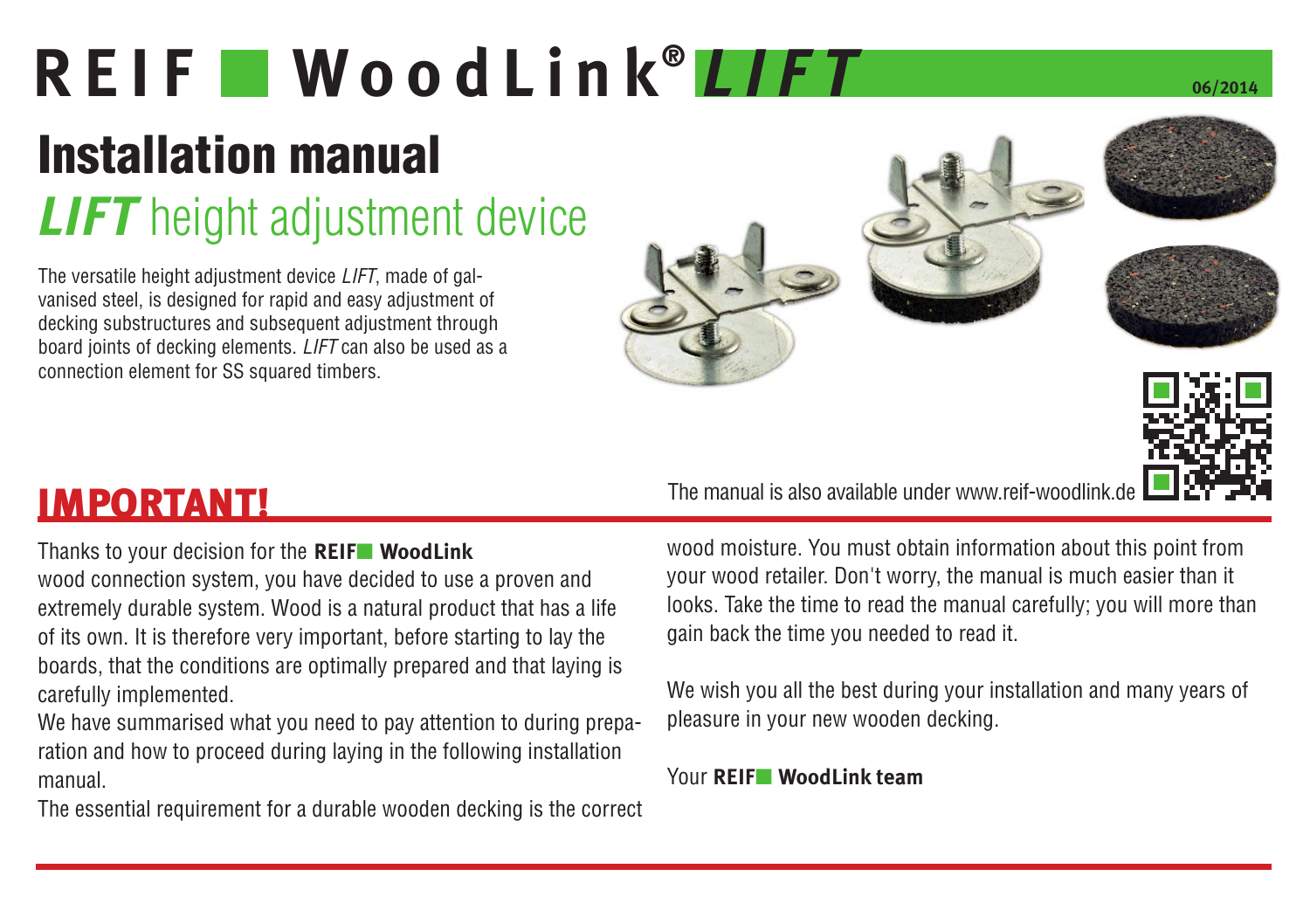# REIF WoodLink<sup>®</sup> LIFT

### Tools



# ■ Spirit level



### **Preparation**







#### The following must be checked as an essential requirement for a durable wooden decking:

**Particularly important!** The correct wood moisture (this information must be obtained from your wood retailer). The use of a moisture measuring device is recommended. (Fig. 1)

■ The correct wood properties (e.g. sapwood, cracks, resin bleed, spiral grain, etc.)

■ The correct substructure (SS) ■ Prepared and solid substrate

(crushed rock or concrete panels, etc.)

■ Load-bearing SS material (if using wood: SS resistance class => board resistance class)

■ Adjustment height: 6-35 mm with-

out anti-slip pad (*LIFT-PAD)*, load-bearing up to approx. 500 kg / m² (Fig. 2)

50 cm

approx. 15-20 cm

50 cm 50 cm 50 cm 50 cm

■ The devices should be installed in an alternating pattern on each side of the squared timber in the SS.

■ The centre distance from the last *LIFT* unit from the squared timber end should be 8-12 cm.

■ Centre distance from *LIFT* to *LIFT* on the squared timber should be max. 70 cm. (Fig. 3)

#### ■ Distance from squared timber centre to squared timber centre should be max. 50 cm (Fig. 4)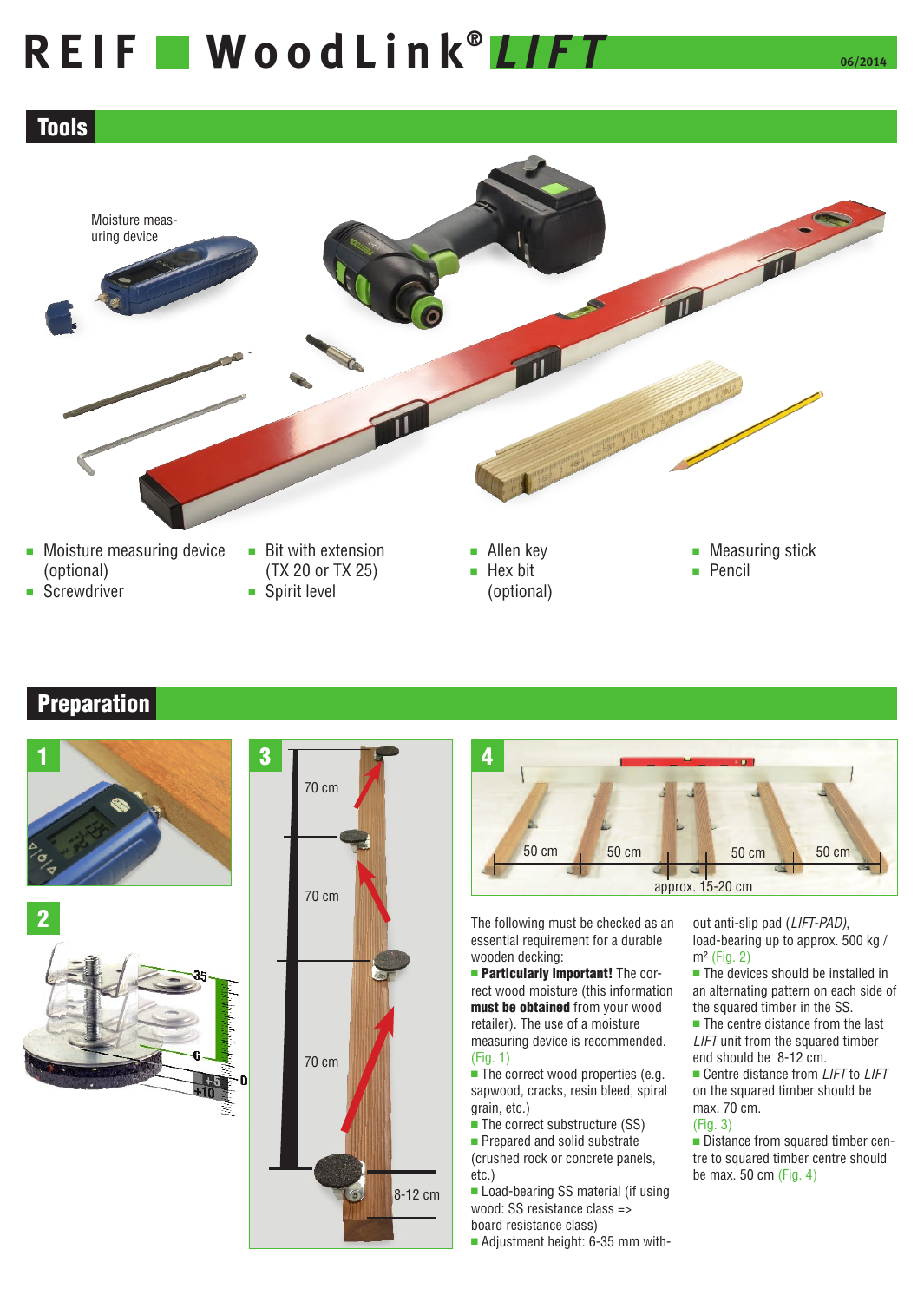# REIF WoodLink<sup>®</sup> LIFT

### Attachment on the substructure



■ *The LIFT* device must be positioned with both contact brackets on a lower squared timber edge 8-12 cm away from the end of the squared timber.

■ *The LIFT* device must be fastened to the lower side of the SS squared

timber with the provided TX screw. If wood species subject to significant splitting are used, it is recommended that the SS squared timber is predrilled at the end of the squared timber (pilot borehole diameter approx. 2 mm smaller than the screw

#### diameter). (Fig. 5)

The provided Allen key can now be used to set the required height adjustment of the SS. Ensure that the *LIFT* discs are fully flat with the substrate.



■ When using a *LIFT-PAD*, glue the pad flush with the metal disc after installation. (Do not exceed PAD height of max.  $2 \times 10$  mm) (Fig. 6) ATTENTION: if necessary, remove any oil from the contact surface of the LIFT-PAD before gluing it







■ If the *LIFT* is attached to the squared timber between the visible joints, the provided Allen key can be used to implement the height adjustment directly. (Fig. 7) This applies in particular to the construction of decking elements.

### Squared timber extension



■ *LIFT* device must be positioned and fastened to one end of the squared timber using the SS sight. (Fig. 8) ■ If wood species subject to significant splitting are used, it is

recommended that the SS squared



timber is pre-drilled at the end of the squared timber (pilot borehole diameter approx. 2 mm smaller than the screw diameter).

■ Attach the other squared timber flush to the face end and fasten in place with the TX screws.